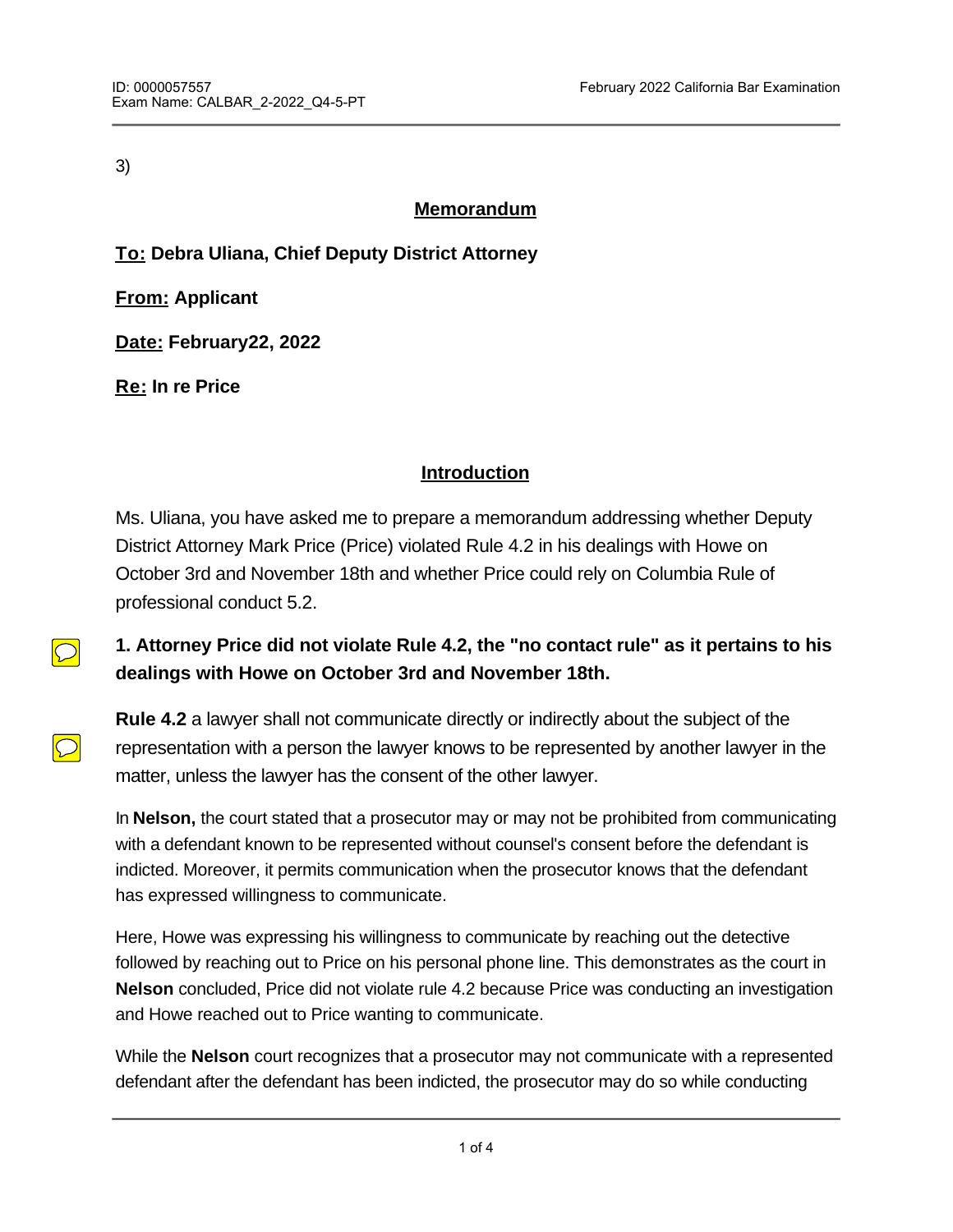investigation. Howe was not formally indicted until October 5th.

On November 18th Price received a collect call from Howe while Detective Daichi was present. Both listened to Howe and took notes.

**Nelson** stated that the rule is not intended to preclude communications with a represented person in the course of legitimate investigative activities, authorized by law. The call on November 18th was a legitimate investigative activity.

Further, as noted in **Nelson** an equally important purpose is to protect a person represented by counsel not only from the approaches of his or her adversary's lawyer, but from the folly of his or her own well-meaning initiatives and the generally unfortunate consequences of his or her ignorance.

On September 6th, prior to Howe's release Price told Public Defender Gardner that he would like to speak with Howe about the case. Gardner replied that he would consent only if Price was willing to offer Howe complete immunity, which Price was unwilling to do.

The above is a great example of the point in **Nelson** that it is equally important for a prosecutor to protect a person represented by counsel. Gardner did not consent to communication between Price and Howe before Howe was indicted. Had Price had the opportunity to investigate, maybe immunity would have been possible.

#### **Conclusion**

As show above, Attorney Price did not violate rule 4.2 *communication with a represented person* because he was in the midst of conducting an investigation into Howe's case. Second, the call on October 3rd was prior to his indictment, thus Price was permitted to talk to Howe which was also permitted on November 18th after his indictment, because again his purpose was to conduct a legitimate investigation and Howe expressed his willingness to communicate by contacting the detective and Price himself.

# **2. Attorney Price can rely on Columbia Rule 5.2 in defense of his action regarding Howe.**

Rule 5.2 states that a lawyer shall comply with these rules notwithstanding that the lawyer acts at the direction of another lawyer or other person. (b) A subordinate lawyer does not violate these rules if that lawyer acts in accordance with the supervisory lawyer's reasonable resolution of an arguable question of professional duty.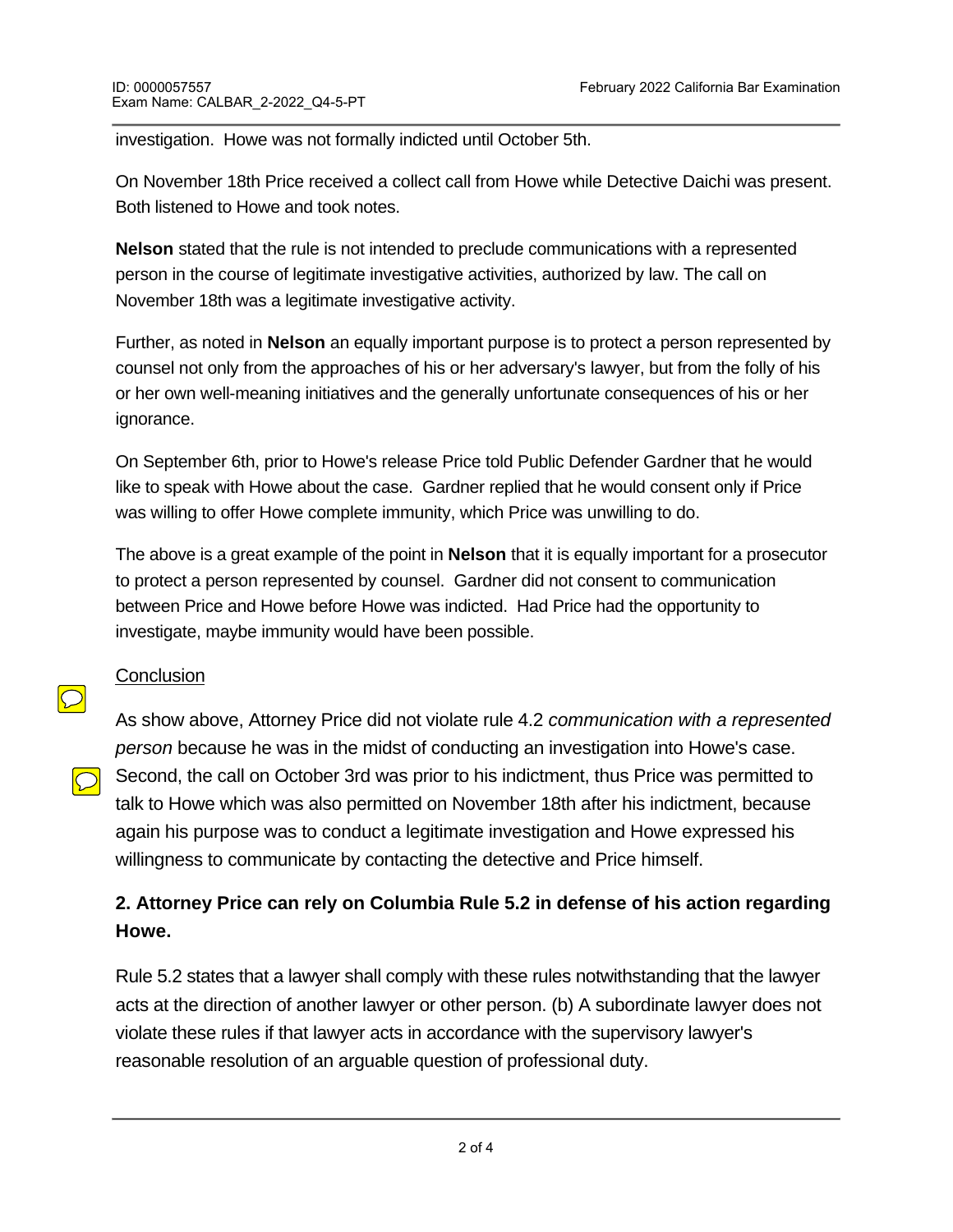On September 26th Howe called the Mill Brook Police department, in return the detective contacted Price stating that Howe wanted to discuss his case. Price then reached out to his supervisor Sayed and she advised Price that any statements Howe might volunteer would likely be admissible. And to instruct the detective to listen not to ask questions and report back to Price.

Here, Price relied on his supervisor Sayed for guidance regarding the phone call made by Howe. Price then communicated the directions to the detective which were followed. Because had no experience in his career with a defendant calling in this manner, he was unaware of what to do. Sayed advised of him of the above. Moreover, as stated in the comment to rule 5.2. "If the question reasonably can be answered more than one way, the supervisory lawyer may assume responsibility for determining which of the reasonable alternative to select, and the subordinate may be guided accordingly..."

Thus, according to **rule 5.2** Price as a subordinate lawyer *does not violate these rules if that lawyer acts in accordance with the supervisory lawyer's resolution of an arguable question of professional duty.*

Concurrently, Price recalls discussing rule 4.2 with Sayed and was advised that rule 4.2 permitted prosecutors to communicate with defendants known to be represented by counsel without counsel's consent, so long as they are conducting an investigation.

Here, Price again consulted and followed instruction with his supervisor regarding his communication with Howe.

### **Conclusion**

 $\bigcirc$ 

Thus, Price can rely on Columbia Rule 5.2 because he was following the direction of his supervisor, Howe was communicating with Price of his own free will during the course of Price conducting an investigation.

### **Conclusion**

Thank you for asking me to conduct this research for you today. Please let me know if I can be of additional assistance.

S./Applicant

**END OF EXAMPLE 200** 

Question #3 Final Word Count = 941